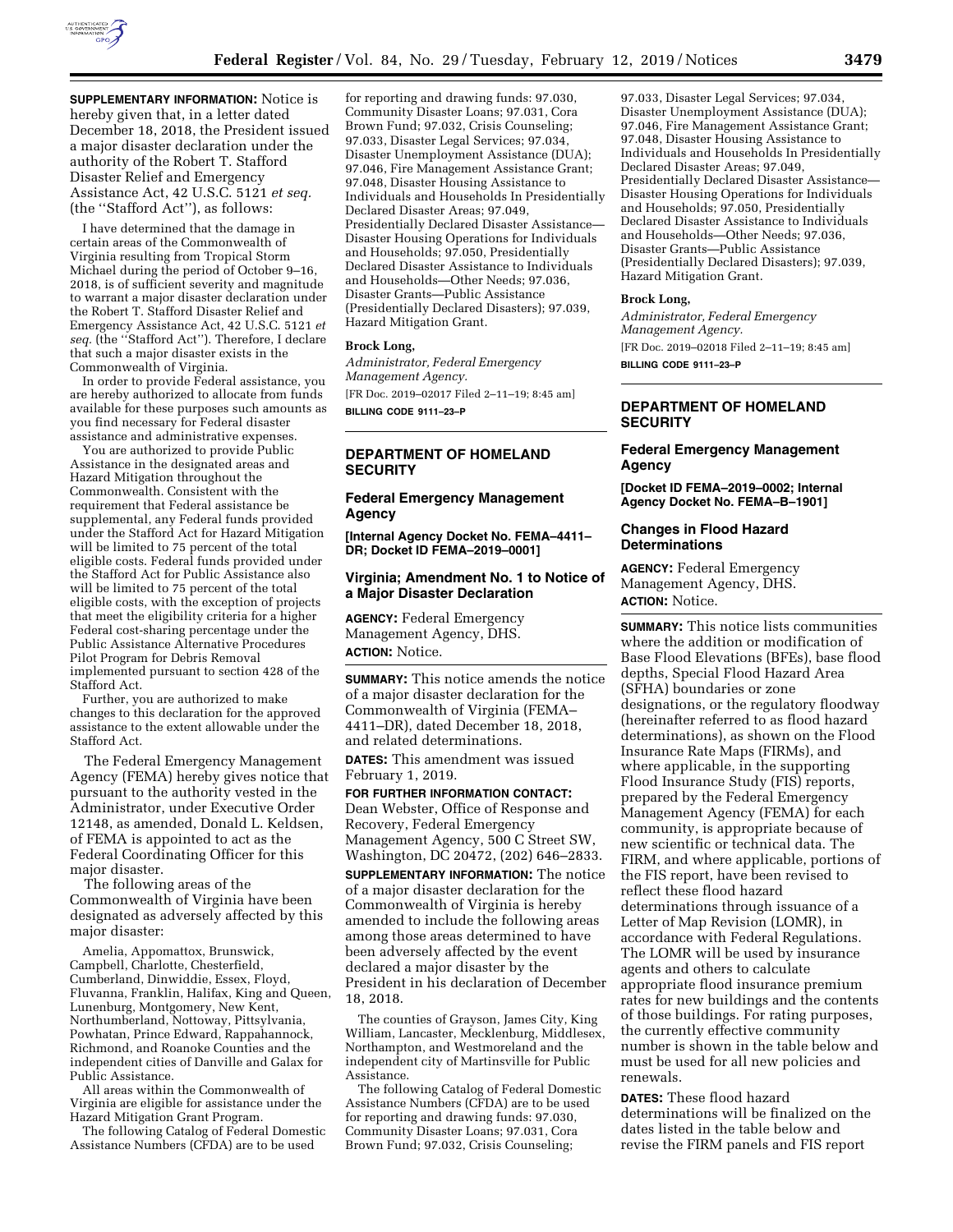in effect prior to this determination for the listed communities.

From the date of the second publication of notification of these changes in a newspaper of local circulation, any person has 90 days in which to request through the community that the Deputy Associate Administrator for Insurance and Mitigation reconsider the changes. The flood hazard determination information may be changed during the 90-day period.

**ADDRESSES:** The affected communities are listed in the table below. Revised flood hazard information for each community is available for inspection at both the online location and the respective community map repository address listed in the table below. Additionally, the current effective FIRM and FIS report for each community are accessible online through the FEMA Map Service Center at *[https://](https://msc.fema.gov) [msc.fema.gov](https://msc.fema.gov)* for comparison.

Submit comments and/or appeals to the Chief Executive Officer of the community as listed in the table below. **FOR FURTHER INFORMATION CONTACT:** Rick Sacbibit, Chief, Engineering Services Branch, Federal Insurance and Mitigation Administration, FEMA, 400 C Street SW, Washington, DC 20472, (202) 646–7659, or (email)

*[patrick.sacbibit@fema.dhs.gov](mailto:patrick.sacbibit@fema.dhs.gov)*; or visit the FEMA Map Information eXchange (FMIX) online at *[https://](https://www.floodmaps.fema.gov/fhm/fmx_main.html) [www.floodmaps.fema.gov/fhm/fmx](https://www.floodmaps.fema.gov/fhm/fmx_main.html)*\_ *[main.html.](https://www.floodmaps.fema.gov/fhm/fmx_main.html)* 

**SUPPLEMENTARY INFORMATION:** The specific flood hazard determinations are not described for each community in this notice. However, the online location and local community map repository address where the flood hazard determination information is available for inspection is provided.

Any request for reconsideration of flood hazard determinations must be submitted to the Chief Executive Officer of the community as listed in the table below.

The modifications are made pursuant to section 201 of the Flood Disaster Protection Act of 1973, 42 U.S.C. 4105, and are in accordance with the National Flood Insurance Act of 1968, 42 U.S.C. 4001 *et seq.,* and with 44 CFR part 65.

The FIRM and FIS report are the basis of the floodplain management measures that the community is required either to adopt or to show evidence of having in effect in order to qualify or remain qualified for participation in the National Flood Insurance Program (NFIP).

These flood hazard determinations, together with the floodplain

management criteria required by 44 CFR 60.3, are the minimum that are required. They should not be construed to mean that the community must change any existing ordinances that are more stringent in their floodplain management requirements. The community may at any time enact stricter requirements of its own or pursuant to policies established by other Federal, State, or regional entities. The flood hazard determinations are in accordance with 44 CFR 65.4.

The affected communities are listed in the following table. Flood hazard determination information for each community is available for inspection at both the online location and the respective community map repository address listed in the table below. Additionally, the current effective FIRM and FIS report for each community are accessible online through the FEMA Map Service Center at *[https://](https://msc.fema.gov) [msc.fema.gov](https://msc.fema.gov)* for comparison.

(Catalog of Federal Domestic Assistance No. 97.022, ''Flood Insurance.'')

#### **David I. Maurstad,**

*Deputy Associate Administrator for Insurance and Mitigation, Department of Homeland Security, Federal Emergency Management Agency.* 

| State and county         | Location and<br>case No.                                                  | Chief executive<br>officer of community                                                                                                        | Community map<br>repository                                                                                       | Online location of letter<br>of map revision   | Date of<br>modification | Community<br>No. |
|--------------------------|---------------------------------------------------------------------------|------------------------------------------------------------------------------------------------------------------------------------------------|-------------------------------------------------------------------------------------------------------------------|------------------------------------------------|-------------------------|------------------|
| California:              |                                                                           |                                                                                                                                                |                                                                                                                   |                                                |                         |                  |
| Placer                   | Unincorporated<br>Areas of Plac-<br>er County (18-<br>09-2198P).          | The Honorable Jim<br>Holmes, Chairman,<br>Board of Supervisors,<br>Placer County, 175<br>Fulweiler Avenue, Au-<br>burn, CA 95603.              | Placer County Depart-<br>ment of Public Works,<br>3091 County Center<br>Drive, Suite 220, Au-<br>burn, CA 95603.  | https://msc.fema.gov/portal/<br>advanceSearch. | Apr. 8, 2019            | 060239           |
| Sacramento               | City of Sac-<br>ramento (17-<br>09-2500P).                                | The Honorable Darrell<br>Steinberg, Mayor, City<br>of Sacramento, City<br>Hall, 915   Street, 5th<br>Floor, Sacramento, CA<br>95814.           | Department of Utilities<br>Stormwater Program<br>Management, 1395<br>35th Avenue, Sac-<br>ramento, CA 95822.      | https://msc.fema.gov/portal/<br>advanceSearch. | Mar. 25, 2019           | 060266           |
| Sacramento               | Unincorporated<br>Areas of Sac-<br>ramento Coun-<br>ty (17-09-<br>2500P). | The Honorable Susan<br>Peters, Chair, Board of<br>Supervisors, Sac-<br>ramento County, 700 H<br>Street, Suite 2450, Sac-<br>ramento, CA 95814. | Sacramento County De-<br>partment of Water Re-<br>sources, 827 7th Street,<br>Suite 301, Sacramento,<br>CA 95814. | https://msc.fema.gov/portal/<br>advanceSearch. | Mar. 25, 2019           | 060262           |
| Michigan:                |                                                                           |                                                                                                                                                |                                                                                                                   |                                                |                         |                  |
| Macomb                   | City of Sterling<br>Heights (18-<br>05-4204P).                            | The Honorable Michael C.<br>Taylor, Mayor, City of<br>Sterling Heights, P.O.<br>Box 8009, Sterling<br>Heights, MI 48311.                       | City Hall, 40555 Utica<br>Road, Sterling Heights,<br>MI 48311.                                                    | https://msc.fema.gov/portal/<br>advanceSearch. | Mar. 21, 2019           | 260128           |
| Ottawa                   | City of<br>Hudsonville<br>$(18 - 05 - 4330P)$ .                           | The Honorable Mark<br>Northrup, Mayor, City of<br>Hudsonville, 3275 Cen-<br>tral Boulevard.<br>Hudsonville, MI 49426.                          | City Hall, 3275 Central<br>Boulevard, Hudsonville,<br>MI 49426.                                                   | https://msc.fema.gov/portal/<br>advanceSearch. | Mar. 28, 2019           | 260493           |
| Oregon: Benton<br>Texas: | Unincorporated<br>Areas of Ben-<br>ton County<br>$(18 - 10 - 0715P)$ .    | The Honorable Xanthippe<br>Augerot, Chair, Benton<br>County, Board of Com-<br>missioners, P.O. Box<br>3020, Corvallis, OR<br>97339.            | <b>Benton County Sheriff's</b><br>Office, 180 Northwest<br>5th Street, Corvallis,<br>OR 97333.                    | https://msc.fema.gov/portal/<br>advanceSearch. | Mar. 28, 2019           | 410008           |
|                          |                                                                           |                                                                                                                                                |                                                                                                                   |                                                |                         |                  |